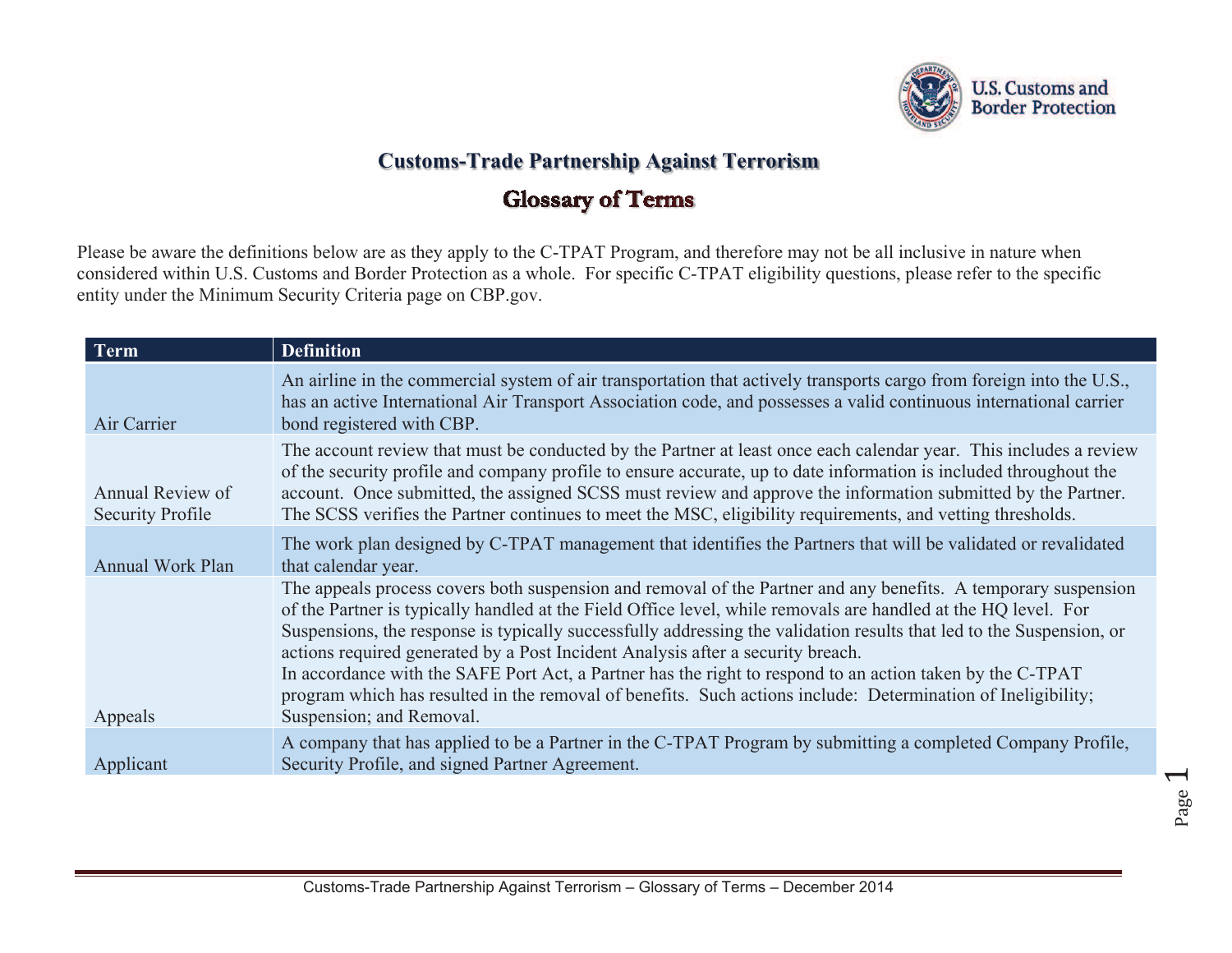

| <b>Term</b>                                  | <b>Definition</b>                                                                                                                                                                                                                                                                                                                                                                                                                                                                                                                                                                                                                                                                                                                                                                     |
|----------------------------------------------|---------------------------------------------------------------------------------------------------------------------------------------------------------------------------------------------------------------------------------------------------------------------------------------------------------------------------------------------------------------------------------------------------------------------------------------------------------------------------------------------------------------------------------------------------------------------------------------------------------------------------------------------------------------------------------------------------------------------------------------------------------------------------------------|
| <b>Benefits</b>                              | Participation in the C-TPAT program grants various benefits, some depending upon entity type. Benefits for all<br>Partners include use of the Status Verification Interface (SVI) screen to ascertain the C-TPAT status of business<br>partners, an assigned Supply Chain Security Specialist, the ability to advertise as a Partner, and permission to<br>attend training seminars. Importers also receive significant reductions in the number of security-related<br>examinations, and when selected for examination also receive "front of the line" benefits, as practical at each port<br>of entry. Land border highway shipments are also granted use of the Free and Secure Trade (FAST) lanes, if all<br>required entities involved in the transaction are C-TPAT certified. |
| <b>Best Practice</b>                         | A supply chain security measure that is innovative and exceeds the C-TPAT MSC. A Best Practice also has the<br>following characteristics:<br>Management support is incorporated into the process;<br>Written policies and practices governing its use;<br>$\ddot{\phantom{0}}$<br>Employs a multi-layered series of security measures;<br>Employs a system of checks and balances to ensure the procedure is carried out correctly and uniformly,<br>such as a comprehensive auditing procedure;<br>Has measures in place to ensure continuity of the process, such as a periodic management review.                                                                                                                                                                                  |
| <b>Bond Number</b>                           | A CBP bond is a contract that is given to insure the performance of an obligation or obligations imposed by law or<br>regulation. A bond is similar to an insurance policy that guarantees payment to U.S. Customs and Border<br>Protection (CBP) if a required act is not performed. Bonds have a number of uses for CBP. The most common use<br>allows importers to take possession of their goods before all CBP formalities are completed. Another common use<br>allows a carrier to move goods under bond from one place to another before those goods are actually entered for<br>consumption with duties paid.                                                                                                                                                                 |
| <b>Broker</b>                                | To qualify for the C-TPAT program, a company must be an active Licensed U.S. Customs Broker with a U.S.<br>Customs Broker's license and filer code, and have an office staffed in the U.S.                                                                                                                                                                                                                                                                                                                                                                                                                                                                                                                                                                                            |
| <b>Business Entity</b><br>Identifiers (BEIs) | The unique descriptor used to distinguish one company from others. For example, the Importer of Record (IOR)<br>number is the identifier for importers in the program. Other BEIs include the Manufacturer Identification Number<br>(MID), and the Standard Carrier Alpha Code (SCAC). Some companies may have multiple BEIs; whereas, others<br>may only have one.                                                                                                                                                                                                                                                                                                                                                                                                                   |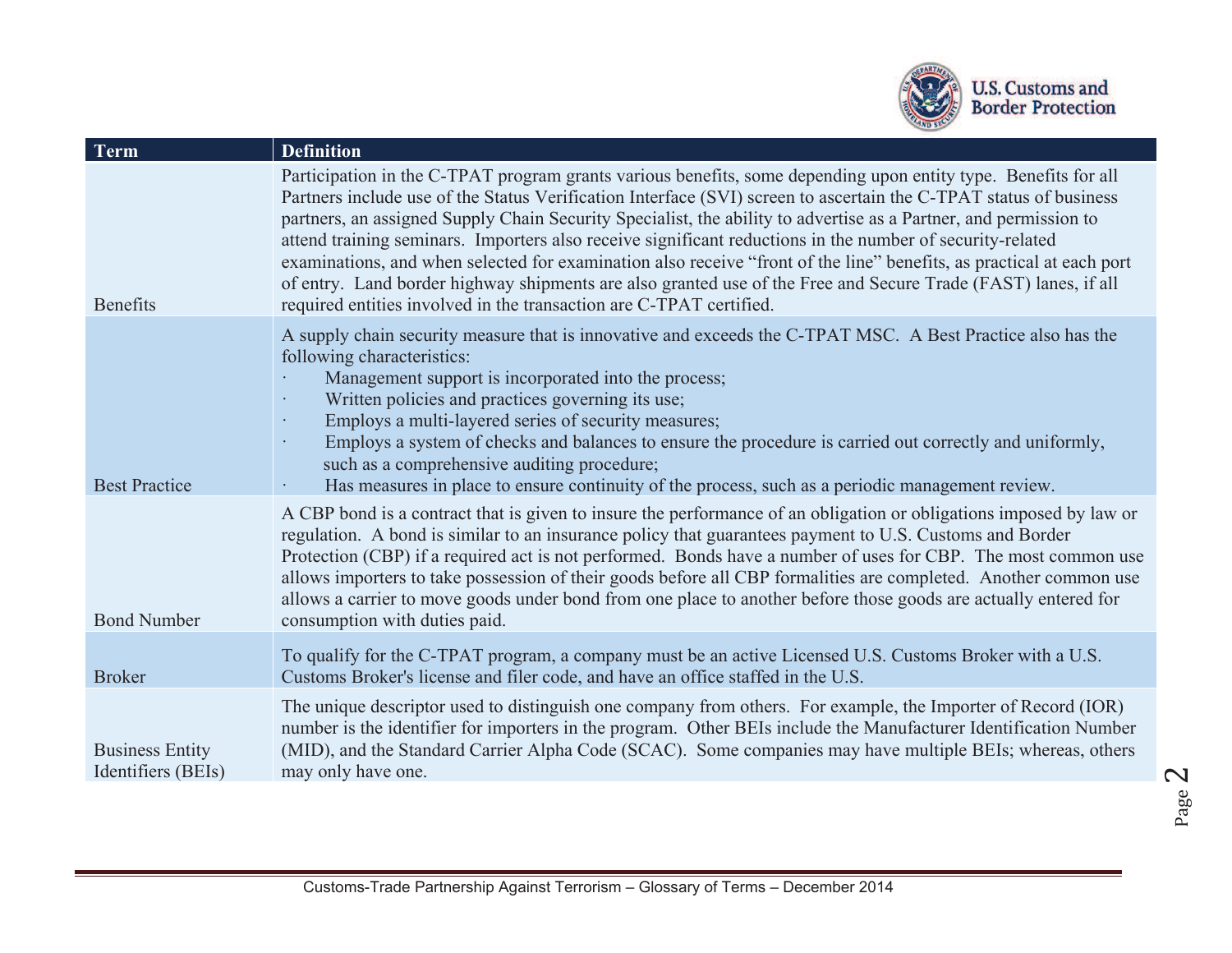

| <b>Term</b>                         | <b>Definition</b>                                                                                                                                                                                                                                                                                                                                                                                                                                                                                                                                                                                                 |
|-------------------------------------|-------------------------------------------------------------------------------------------------------------------------------------------------------------------------------------------------------------------------------------------------------------------------------------------------------------------------------------------------------------------------------------------------------------------------------------------------------------------------------------------------------------------------------------------------------------------------------------------------------------------|
| <b>Business Partner</b>             | Any company with which a C-TPAT partner does business. This includes, but is not limited to, all types of<br>carriers, brokers, freight forwarders, and contract service providers (e.g., security guard companies, janitorial<br>services, IT consultants).                                                                                                                                                                                                                                                                                                                                                      |
| Carrier Initiative<br>Program (CIP) | The Carrier Initiative Program (CIP) was a program in which carriers agreed to exercise the highest degree of care<br>and diligence in securing their facilities and conveyances, while CBP agrees to conduct site surveys and provide<br>appropriate training and recommendations for improving security. The CIP was a forerunner of C-TPAT and no<br>longer accepts new applicants.                                                                                                                                                                                                                            |
| Certified                           | A company that has passed the initial C-TPAT application phase and had its security profile approved, thus<br>becoming a C-TPAT Partner. For importers only, this is also referred to as Tier I status.                                                                                                                                                                                                                                                                                                                                                                                                           |
| Certified, Validated                | C-TPAT Partners that meet the minimum security criteria and have successfully completed a validation. For<br>importers only, this is also referred to as Tier II status.                                                                                                                                                                                                                                                                                                                                                                                                                                          |
| Certified, Exceeding                | C-TPAT Partners that exceed the minimum security criteria, have successfully completed a validation, and operate<br>using a pre-defined series of Best Practices that have overlapping, interlocking layers of defense that are actively<br>monitored by management personnel. For importers only, this is also referred to as Tier III status.                                                                                                                                                                                                                                                                   |
| Company Officer                     | Person who holds an office of authority, and acts in an official capacity on behalf of a company. Only company<br>officers may sign C-TPAT agreements and submit updated security profiles.                                                                                                                                                                                                                                                                                                                                                                                                                       |
| <b>Company Profile</b>              | The portion of a C-TPAT Portal Application or Account that contains basic company information, such as<br>addresses and points of contact.                                                                                                                                                                                                                                                                                                                                                                                                                                                                        |
| Compliance                          | Conforming to the Minimum Security Criteria set forth by the C-TPAT Program.                                                                                                                                                                                                                                                                                                                                                                                                                                                                                                                                      |
| Container                           | The C-TPAT criteria uses the word "container" to describe any item whose function is to store or move freight.<br>This includes, but is not limited to, ocean containers, road trailers, crates, Unit Load Devices (ULD), flatbed<br>trailers, and pallets.                                                                                                                                                                                                                                                                                                                                                       |
| Consolidator                        | A business that functions to provide services to importers and exporters, to receive and distribute cargo or to<br>consolidate it for onward movement. In C-TPAT this includes companies that do not necessarily physically handle<br>freight, but work to facilitate its movement through carrier bookings, generation of bills of lading, coordination<br>with carriers, etc. Consolidators may function as a facilitator for either or both import and export shipments to be<br>eligible for the C-TPAT program.<br>See also Non-Vessel Operated Common Carrier and Ocean Transportation Intermediary, below. |
|                                     |                                                                                                                                                                                                                                                                                                                                                                                                                                                                                                                                                                                                                   |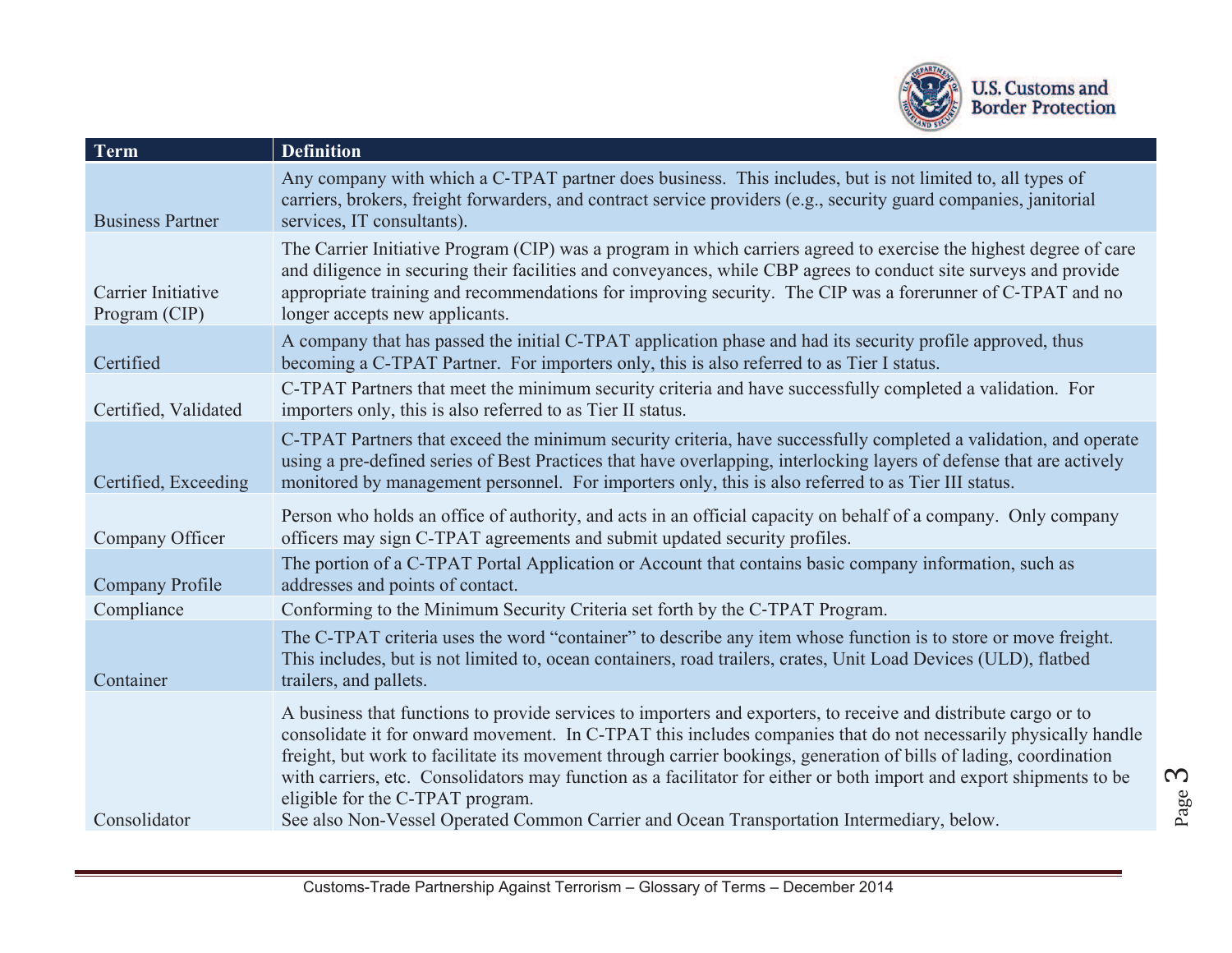

| Term                                                       | <b>Definition</b>                                                                                                                                                                                                                                                                                                                                                                                                                                                                                                                                                                                                                                                                     |
|------------------------------------------------------------|---------------------------------------------------------------------------------------------------------------------------------------------------------------------------------------------------------------------------------------------------------------------------------------------------------------------------------------------------------------------------------------------------------------------------------------------------------------------------------------------------------------------------------------------------------------------------------------------------------------------------------------------------------------------------------------|
| <b>C-TPAT Agreement</b>                                    | The Agreement that must be signed by a company officer prior to submitting an application to C-TPAT, and that<br>must be signed each year as part of the Annual Review of the Partner's Security Profile.                                                                                                                                                                                                                                                                                                                                                                                                                                                                             |
| <b>C-TPAT Portal</b>                                       | The online system through which CBP and Partners share information on supply chain security and manage<br>Partners' participation in the C-TPAT program.                                                                                                                                                                                                                                                                                                                                                                                                                                                                                                                              |
| Customs-Trade<br>Partnership Against<br>Terrorism (C-TPAT) | A voluntary government-business initiative to build cooperative relationships that strengthen and improve overall<br>international supply chain and U.S. border security.                                                                                                                                                                                                                                                                                                                                                                                                                                                                                                             |
| Eligible                                                   | A company that meets published C-TPAT requirements for its corresponding business type.                                                                                                                                                                                                                                                                                                                                                                                                                                                                                                                                                                                               |
| Evidence of<br>Implementation                              | Documentation, activities, and processes reviewed and observed as part of a validation that verifies the Partner is<br>maintaining the necessary processes and procedures to meet the MSC. This may include, but is not limited to,<br>documented policies and procedures, posters of procedures displayed in work areas, playback of video recordings;<br>review of seal logs; review of electronic tracking and monitoring records; hand written container inspection sheets;<br>copies of completed audits, etc.                                                                                                                                                                   |
| Exporter                                                   | An Exporter is a company that is actively exporting cargo from the U.S. to another country. The company must<br>have an office staffed in the U.S., and have either an Employer Identification Number or Dun & Bradstreet<br>Number.                                                                                                                                                                                                                                                                                                                                                                                                                                                  |
| <b>FAST</b>                                                | Free And Secure Trade Program. A dedicated lane at land border ports of entry for highway carriers who are<br>members of the C-TPAT program. On the Canada border, the U.S. importer and highway carrier must be certified<br>in the C-TPAT program, and the driver must have a valid FAST card. On the Mexico border, in addition to the<br>above three requirements, the foreign manufacturer must also be C-TPAT certified.                                                                                                                                                                                                                                                        |
| Foreign Manufacturer                                       | Active manufacturer incorporated in Mexico or Canada with an active Manufacturer Identification Number (MID)<br>issued by U.S. Customs and Border Protection.                                                                                                                                                                                                                                                                                                                                                                                                                                                                                                                         |
| <b>Highway Carrier</b>                                     | To qualify for C-TPAT, a company must be an active highway carrier that crosses internationally into/from Mexico<br>or Canada. It must have at least one staffed business office in one of the three countries, and have an active U.S.<br>National Motor Freight Traffic Association issued Standard Carrier Alpha Code (SCAC) and Department of<br>Transportation Number. When applying, carriers will be designated as either Mexican or Canadian, based on<br>where the company crosses goods. If a company crosses freight on both borders, it should apply under the Mexican<br>Carrier designation. Note the minimum security criteria for both types of carriers is the same. |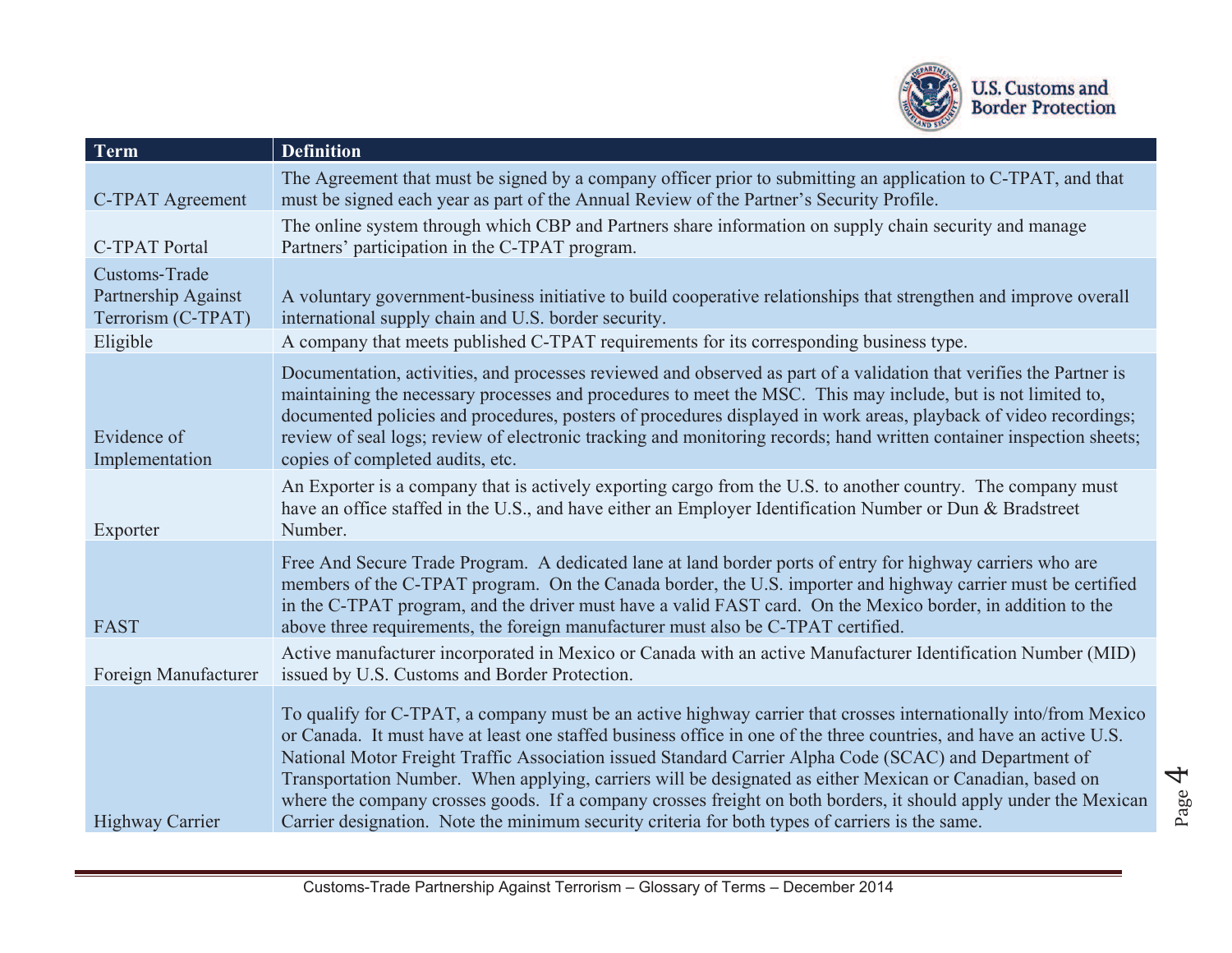

| Term                                                  | <b>Definition</b>                                                                                                                                                                                                                                                                                                                                                                                                                                                                                                                                                                                                                                                                                                                               |
|-------------------------------------------------------|-------------------------------------------------------------------------------------------------------------------------------------------------------------------------------------------------------------------------------------------------------------------------------------------------------------------------------------------------------------------------------------------------------------------------------------------------------------------------------------------------------------------------------------------------------------------------------------------------------------------------------------------------------------------------------------------------------------------------------------------------|
| Importer                                              | A company that is responsible for the movement of cargo into the United States as an active U.S. Importer or Non-<br>Resident Canadian Importer. The company must have a business office staffed in the United States or Canada with<br>a U.S. importer of record ID and a valid continuous import bond registered with CBP.                                                                                                                                                                                                                                                                                                                                                                                                                    |
| <b>Industry Partnership</b>                           | A collaboration between trade and government entities.                                                                                                                                                                                                                                                                                                                                                                                                                                                                                                                                                                                                                                                                                          |
| Ineligible                                            | A company that does not meet published requirements for its corresponding C-TPAT business type.                                                                                                                                                                                                                                                                                                                                                                                                                                                                                                                                                                                                                                                 |
| Inspection                                            | A process by which a shipment is checked to ensure it does not contain weapons, contraband, or other issues in<br>violation of law.                                                                                                                                                                                                                                                                                                                                                                                                                                                                                                                                                                                                             |
| Importer of Record<br>Number (IOR)                    | Internal Revenue Service (IRS) number, Employer Identification Number (EIN), Social Security Number (SSN), or<br>CBP assigned number of the entity liable for payment of all duties and responsible for meeting all statutory and<br>regulatory requirements incurred as a result of importation.                                                                                                                                                                                                                                                                                                                                                                                                                                               |
| <b>ISA</b>                                            | Importer Self-Assessment program. The ISA program, launched in 2002, is a trade facilitation partnership program<br>that reaches out to importers with the goal of evaluating and building importers' systems of internal controls. ISA<br>members are exempt from the CBP's Regulatory Audit pool. Membership in C-TPAT is a prerequisite for ISA.                                                                                                                                                                                                                                                                                                                                                                                             |
| ISO 17712 Seals                                       | ISO (International Organization for Standardization) is the world's largest developer of voluntary International<br>Standards. A standard is a document that provides requirements, specifications, guidelines or characteristics that<br>can be used consistently to ensure that materials, products, processes and services are fit for their purpose. ISO<br>specifications ensure products and services are safe, reliable, and of good quality. ISO 17712 establishes uniform<br>procedures for the classification, acceptance, and withdrawal of mechanical freight container seals. It provides a<br>single source of information on mechanical seals which are acceptable for securing freight containers in<br>international commerce. |
| Mexican Long Haul<br>Carrier                          | To qualify, the company must be an active long haul carrier within Mexico that hauls cargo destined for the U.S.,<br>but does not cross the U.S./Mexico border. The company must have an SCT Number issued by the Secretaría de<br>Transportes y Comunicaciones (Mexican Department of Transportation).                                                                                                                                                                                                                                                                                                                                                                                                                                         |
| Manufacturer<br><b>Identification Number</b><br>(MID) | A unique identifying reference number allocated to each manufacturer that ships goods to the United States. This is<br>the number used CBP to identify members as C-TPAT or MRA participants.                                                                                                                                                                                                                                                                                                                                                                                                                                                                                                                                                   |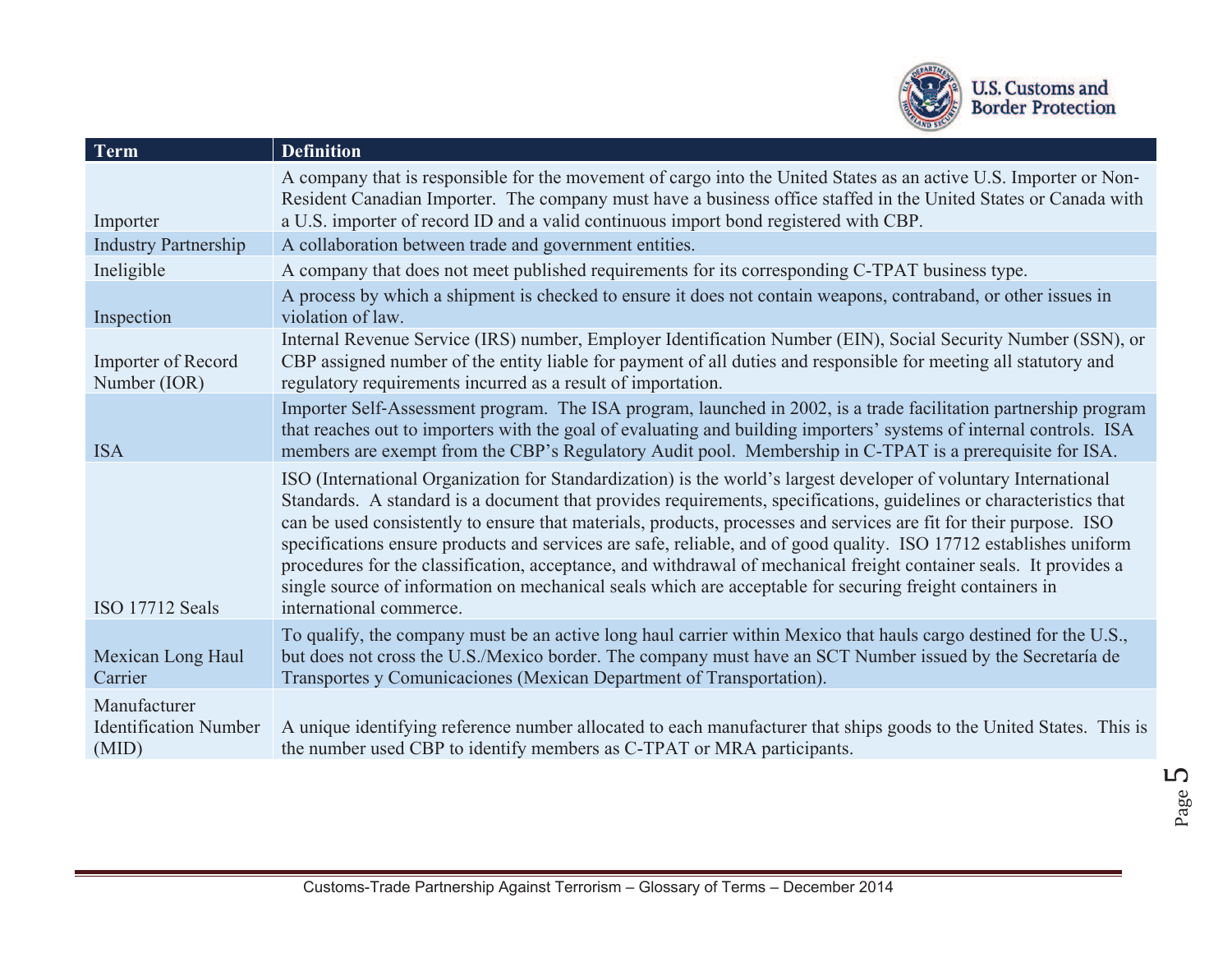

| Term                                             | <b>Definition</b>                                                                                                                                                                                                                                                                                                                                                                                                                                                                                                                                                                                                                                                                                                                                                                                                                                                                                |
|--------------------------------------------------|--------------------------------------------------------------------------------------------------------------------------------------------------------------------------------------------------------------------------------------------------------------------------------------------------------------------------------------------------------------------------------------------------------------------------------------------------------------------------------------------------------------------------------------------------------------------------------------------------------------------------------------------------------------------------------------------------------------------------------------------------------------------------------------------------------------------------------------------------------------------------------------------------|
| Minimum Security<br>Criteria (MSC)               | The Minimum Security Criteria are a set of layered, cross-departmental security procedures and standards required<br>by the SAFE Port Act that were developed by CBP in collaboration with the Commercial Operations Advisory<br>Committee. The MSC must be met in order for an Applicant to become certified in the program. Furthermore,<br>Partners must continue to meet the MSC to remain in good standing. Each business type has a unique set of MSC.<br>The criteria are designed to prevent a breach in a supply chain or to uncover a breach if a portion of a company's<br>security procedures have been circumnavigated.<br>The MSC has two qualifiers for the criteria elements:<br>· Must/Shall: Elements of the MSC that are required to be successfully addressed to obtain and maintain<br>Partnership.<br>Should: Elements of the MSC that are recommended security practices. |
| <b>MRA</b>                                       | Mutual Recognition Arrangement. Mutual Recognition refers to those activities associated with the signing of a<br>document between CBP and a foreign Customs Administration that provides for the exchange of information. The<br>document, referred to as an "arrangement," indicates the security requirements or standards of the foreign industry<br>partnership program, as well as its validation or audit procedures, are the same or similar with those of the C-TPAT<br>Program. The essential concept is that C-TPAT and the foreign program are compatible in both theory and practice<br>so one program may recognize the validation findings of the other program. For a list of programs C-TPAT<br>currently has arrangements with, visit CBP.gov.                                                                                                                                 |
| Non-Vessel Operated<br>Common Carrier<br>(NVOCC) | A non-vessel operated common carrier (NVOCC) is akin to a non-asset based ocean freight forwarder specializing<br>in arranging ocean shipping on behalf of its shippers. It negotiates for space on existing vessels based on volume<br>and may be able to provide lower rates than those offered by the vessel operator.<br>The NVOCC functions as a virtual carrier by issuing its own bills of lading and assuming responsibility for the<br>shipments. NVOCCs are licensed by the United States Federal Maritime Commission (FMC).                                                                                                                                                                                                                                                                                                                                                           |
| Ocean Transportation<br>Intermediary (OTI)       | Ocean Transportation Intermediary (OTI) is a term used by the FMC to indicate an ocean freight forwarder or<br>NVOCC; both deal in ocean freight and are licensed by the FMC. A Freight Forwarder specializes in arranging for<br>the transportation, storage, and shipping of merchandise on behalf of its shippers. Freight Forwarders usually<br>provide a full range of services including preparation of shipping and import/export documents, warehousing,<br>inland transportation, ocean transportation, freight consolidation/deconsolidation, and specialized packing for<br>export cargo. Freight forwarders usually ship under their own bills of lading (house bill of lading).                                                                                                                                                                                                     |
| Partner                                          | A company that has achieved Certified status, continues to meet the eligibility and vetting requirements, and<br>adheres to the Partner Agreement.                                                                                                                                                                                                                                                                                                                                                                                                                                                                                                                                                                                                                                                                                                                                               |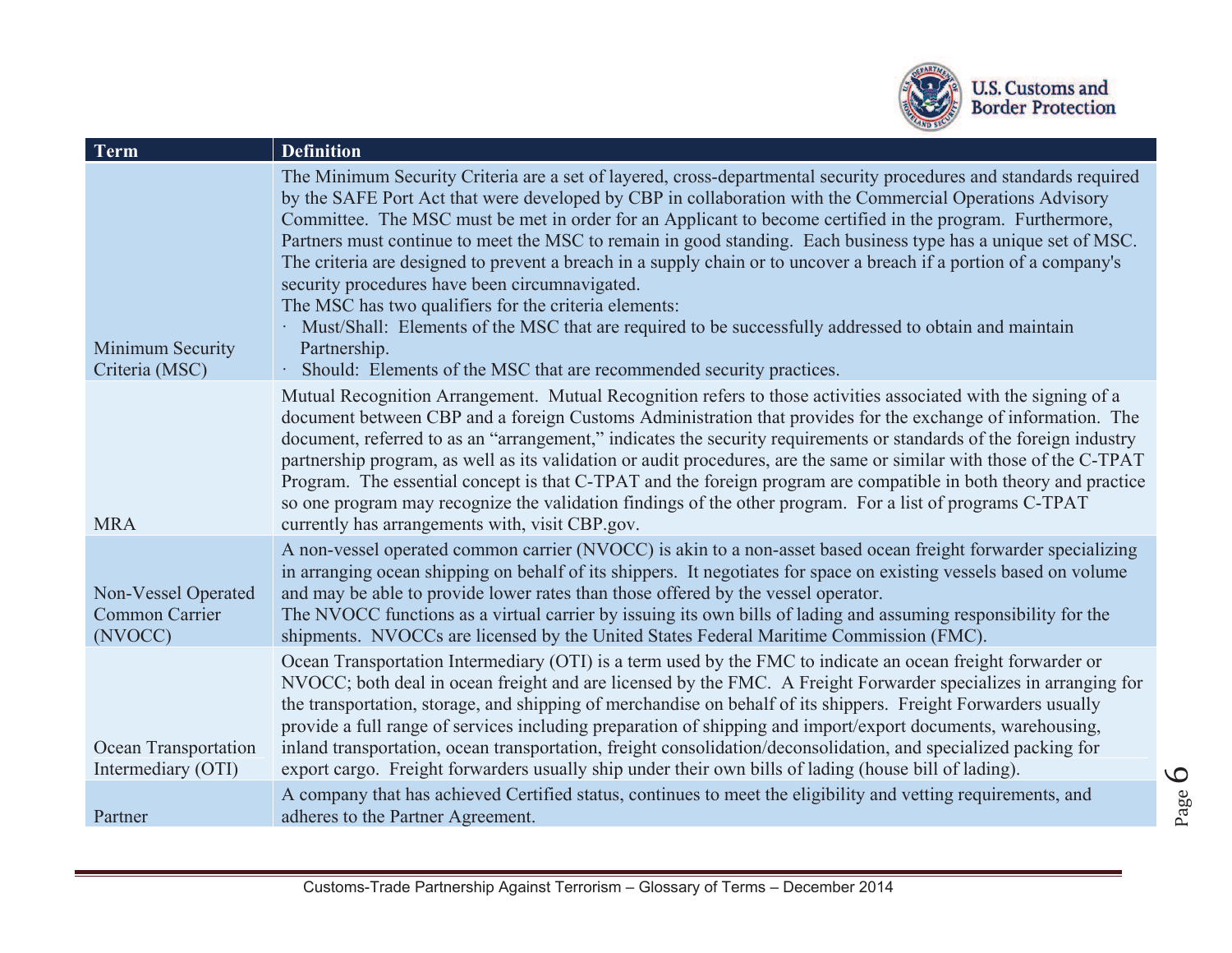

| <b>Term</b>      | <b>Definition</b>                                                                                                                                                                                                                                                                                                                                                                                                                                                                                                                                                                                                                                                                                                                                                                                                                                                                                               |
|------------------|-----------------------------------------------------------------------------------------------------------------------------------------------------------------------------------------------------------------------------------------------------------------------------------------------------------------------------------------------------------------------------------------------------------------------------------------------------------------------------------------------------------------------------------------------------------------------------------------------------------------------------------------------------------------------------------------------------------------------------------------------------------------------------------------------------------------------------------------------------------------------------------------------------------------|
| Point of Contact | The Point of Contact (POC) is any person listed as a contact in C-TPAT's Portal system. These POCs are the only<br>people authorized to work with the C-TPAT program on the company's behalf. Points of Contact must be<br>empowered to make decisions and policy changes regarding the Partner's security procedures.                                                                                                                                                                                                                                                                                                                                                                                                                                                                                                                                                                                          |
| Pre-applicant    | A company in the process of applying for participation in the C-TPAT program that has initiated the application<br>process, but has not submitted its application.                                                                                                                                                                                                                                                                                                                                                                                                                                                                                                                                                                                                                                                                                                                                              |
| Rail Carrier     | To qualify for C-TPAT, a company must be an active rail carrier that transports shipments internationally into/from<br>Mexico or Canada. It must have at least one staffed business office in one of the three countries. The company<br>must have an active U.S. National Motor Freight Traffic Association issued Standard Carrier Alpha Code (SCAC)<br>and have a valid common carrier bond registered with CBP.                                                                                                                                                                                                                                                                                                                                                                                                                                                                                             |
| Reinstatement    | Reinstatement is the process of reactivating a company's portal account status to a Certified level after being<br>Suspended or Removed. This level may not necessarily be at the Partner's previous level and may be subject to<br>specific conditions.                                                                                                                                                                                                                                                                                                                                                                                                                                                                                                                                                                                                                                                        |
| Revalidation     | A verification, subsequent to the initial validation, to ensure a Partner continues to comply with the minimum<br>security criteria. Revalidations must meet time frames set forth in section 219 of the SAFE Port Act, as described<br>in the Background section of this document.                                                                                                                                                                                                                                                                                                                                                                                                                                                                                                                                                                                                                             |
|                  | A removal is a loss of a Partner's membership and benefits, which may be the result of failure to adhere to the C-<br>TPAT Partner Agreement, knowingly providing false or misleading information, failure to meet the minimum<br>security criteria, and/or failure to meet eligibility requirements. Removals usually follow a period in Suspended<br>status, which grants the Partner time to take action to meet the required issues that led to the Suspended status. In<br>calendar year 2013 74% of removals were due to Partners either failing to complete their Annual Review of<br>Security Profile or simply not responding to the Validation Report.<br>A Partner is removed for a specified period of time, usually for at least one year. The duration is determined on a<br>case-by-case basis. Eligibility for reapplication will also be determined on a case-by-case basis. Per the SAFE Port |
| Removal          | Act, Partners have the right to appeal a removal.                                                                                                                                                                                                                                                                                                                                                                                                                                                                                                                                                                                                                                                                                                                                                                                                                                                               |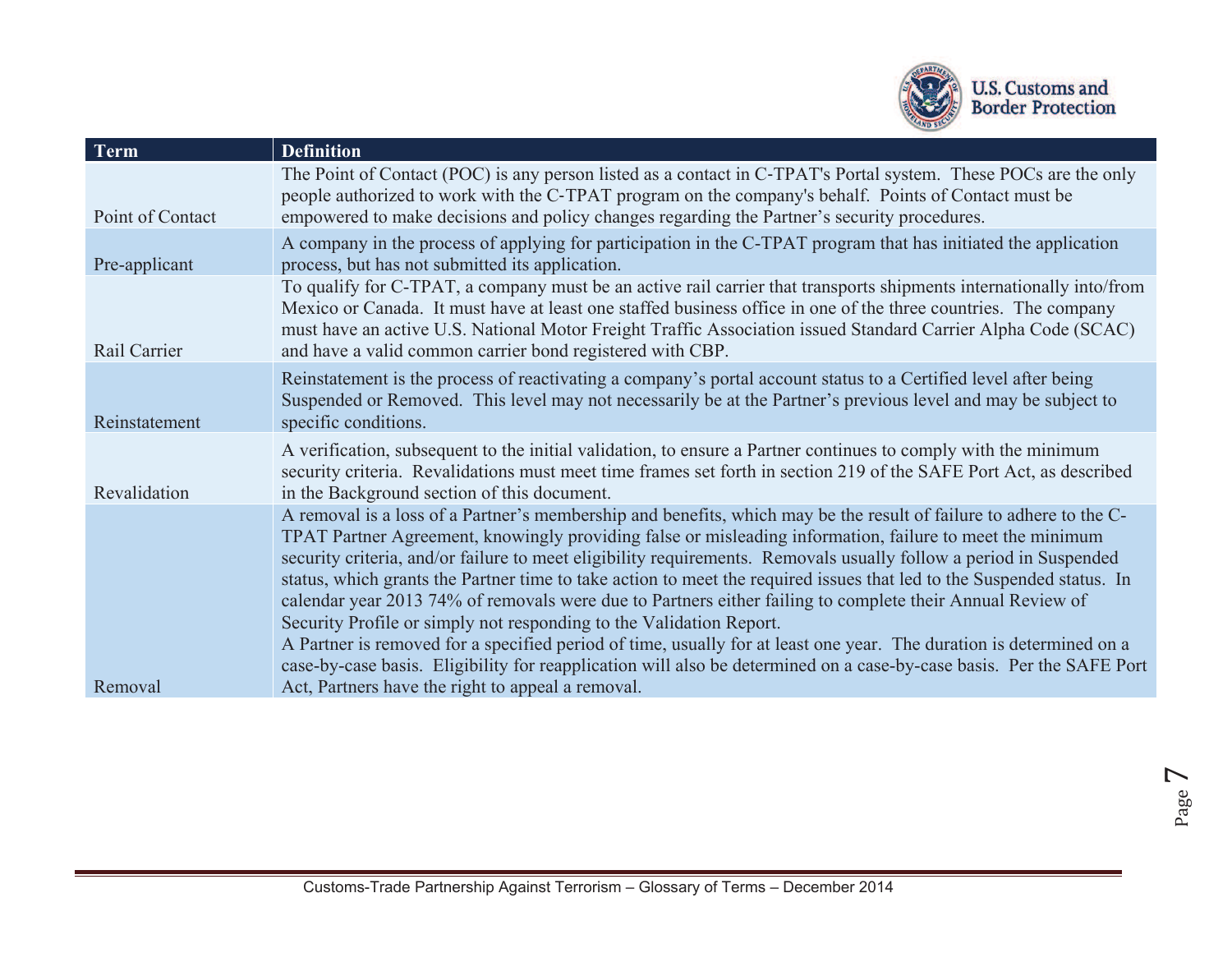

| <b>Definition</b>                                                                                                                                                                                                                                                                                                                                                                                                                                                                                                                                                                                                                                                                                                                                                                                                                                             |
|---------------------------------------------------------------------------------------------------------------------------------------------------------------------------------------------------------------------------------------------------------------------------------------------------------------------------------------------------------------------------------------------------------------------------------------------------------------------------------------------------------------------------------------------------------------------------------------------------------------------------------------------------------------------------------------------------------------------------------------------------------------------------------------------------------------------------------------------------------------|
| Risk Assessment for most businesses would mean identifying and evaluating levels of risks involved in all areas of<br>the business. For example, natural disasters, civil unrest, acts of terrorism, labor strikes may all be areas of risk that<br>a business considers when importing merchandise. For C-TPAT purposes, a Risk Assessment is more narrow in<br>scope and may be defined as an International Supply Chain Security Risk Assessment that examines security<br>threats and vulnerabilities associated with a C-TPAT partner's international supply chain in each node of the chain<br>from the point of origin where the goods are manufactured, packed and stuffed for export, until they reach their<br>final destination for distribution. The assessment should also include a plan to mitigate the risks identified in the<br>assessment. |
| To qualify for C-TPAT, a company must be an active sea carrier that transports shipments internationally into the<br>United States. The company must have an active Federal Maritime Commission Number, an active U.S. National<br>Motor Freight Traffic Association issued Standard Carrier Alpha Code (SCAC), and must also possess a valid<br>continuous international carrier bond registered with CBP.                                                                                                                                                                                                                                                                                                                                                                                                                                                   |
| The security profile is the Applicant/Partner's written declaration of security measures and procedures used<br>throughout the international supply chain. The security profile is maintained in the C-TPAT Portal account. The<br>information provided in the security profile is verified during the validation process.                                                                                                                                                                                                                                                                                                                                                                                                                                                                                                                                    |
| A self-assessment is when a partner undertakes to validate its supply chain security program. It examines processes<br>and procedures by conducting documentary reviews, observing processes, and conducting tests to verify that<br>personnel are properly following security procedures. It should lead to updates and enhancements of the<br>company's security processes, as deemed necessary. A documented self-assessment is required annually for a<br>Partner to remain in the C-TPAT Program.                                                                                                                                                                                                                                                                                                                                                        |
| An assessment to validate the supply chain security program at one location.                                                                                                                                                                                                                                                                                                                                                                                                                                                                                                                                                                                                                                                                                                                                                                                  |
| Online tool used by C-TPAT Partners to verify and monitor the membership and status of other Partners in the C-<br>TPAT program.                                                                                                                                                                                                                                                                                                                                                                                                                                                                                                                                                                                                                                                                                                                              |
| A supply chain is a system of organizations, people, technology, activities, information and resources involved in<br>moving a product or service from supplier to customer.                                                                                                                                                                                                                                                                                                                                                                                                                                                                                                                                                                                                                                                                                  |
| The CBP representative who manages the accounts of C-TPAT partners, and works with those companies to<br>achieve and maintain C-TPAT certification.                                                                                                                                                                                                                                                                                                                                                                                                                                                                                                                                                                                                                                                                                                           |
|                                                                                                                                                                                                                                                                                                                                                                                                                                                                                                                                                                                                                                                                                                                                                                                                                                                               |